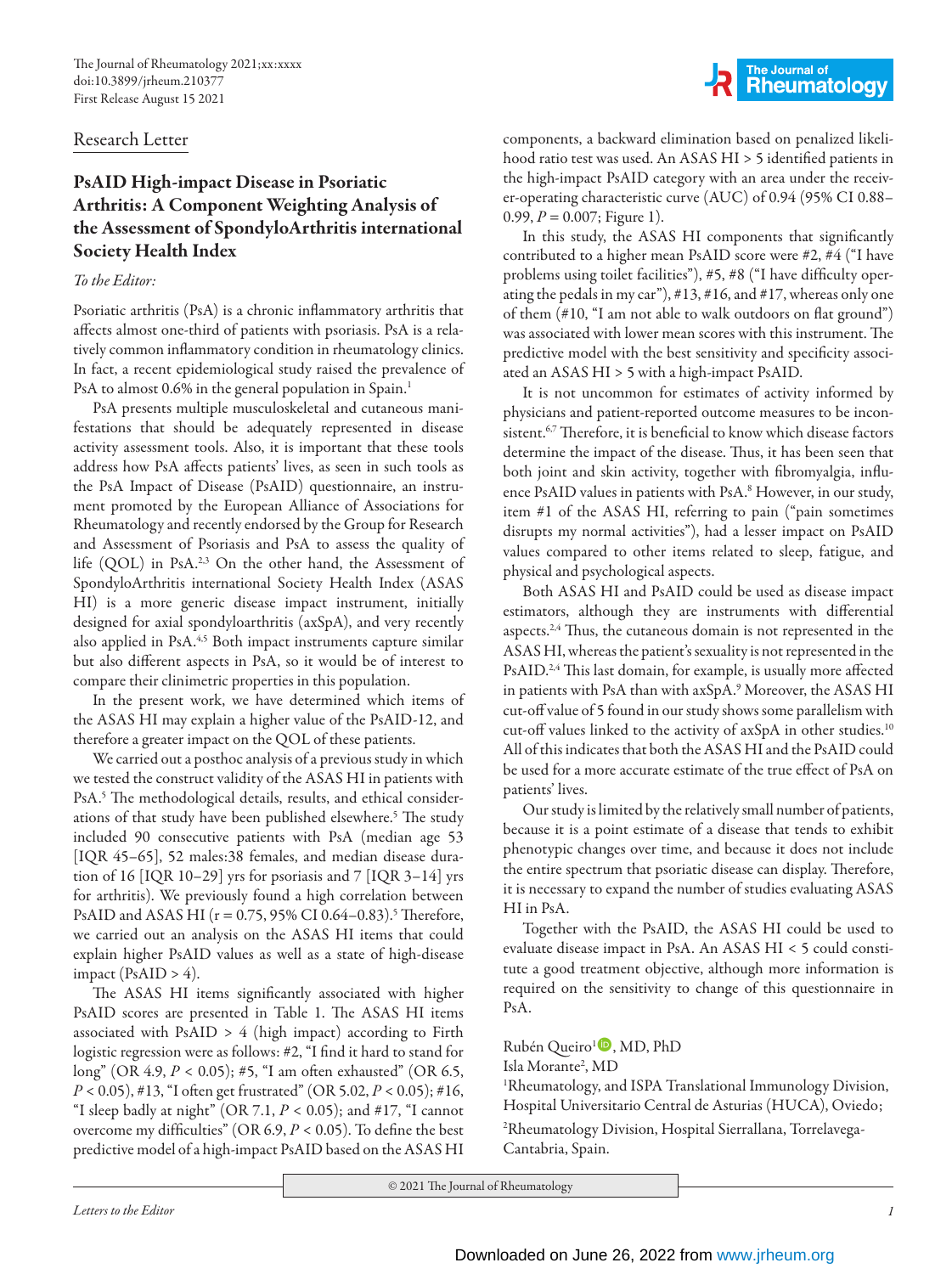### *Table 1*. Spearman estimate coefficients between the different components of the ASAS HI and PsAID.

| ASAS HI Items          |                                                                      | Estimates     | PsAID<br>CI       | $\boldsymbol{P}$ |
|------------------------|----------------------------------------------------------------------|---------------|-------------------|------------------|
| 1                      | Pain sometimes disrupts my normal activities                         | $-0.16$       | $-0.89$ to 0.57   | 0.66             |
| 2                      | I find it hard to stand for long                                     | 1.36          | $0.68 - 2.04$     | 0.001            |
| 3                      | I have problems running                                              | $-0.47$       | $-1.16$ to 0.22   | 0.18             |
| 4                      | I have problems using toilet facilities                              | 2.36          | $0.78 - 3.93$     | 0.004            |
| 5                      | I am often exhausted                                                 | 0.86          | $0.06 - 1.66$     | 0.04             |
| 6                      | I am less motivated to do anything that requires physical effort     | $-0.19$       | $-1.03$ to 0.66   | 0.67             |
| 7                      | I have lost interest in sex                                          | 0.17          | $-0.61$ to 0.95   | 0.67             |
| 8                      | I have difficulty operating the pedals in my car                     | 1.50          | $0.23 - 2.76$     | 0.02             |
| 9                      | I am finding it hard to make contact with people                     | $-0.00$       | $-1.10$ to $1.10$ | > 0.99           |
| 10                     | I am not able to walk outdoors on flat ground                        | $-1.68$       | $-2.82$ to 0.53   | 0.005            |
| 11                     | I find it hard to concentrate                                        | 0.24          | $-0.57$ to $1.04$ | 0.56             |
| 12                     | I am restricted in travelling because of my mobility                 | 0.75          | $-0.22$ to 1.72   | 0.13             |
| 13                     | I often get frustrated                                               | 1.22          | $0.33 - 2.11$     | 0.008            |
| 14                     | I find it difficult to wash my hair                                  | $-0.17$       | $-1.18$ to 0.85   | 0.75             |
| 15                     | I have experienced financial changes because of my rheumatic disease | $-0.33$       | $-1.45$ to 0.79   | 0.56             |
| 16                     | I sleep badly at night                                               | 1.50          | $0.81 - 2.19$     | 0.001            |
| 17                     | I cannot overcome my difficulties                                    | 1.36          | $0.22 - 2.50$     | 0.02             |
| Observations           |                                                                      | 90            |                   |                  |
| $R^2$ / $R^2$ adjusted |                                                                      | 0.758 / 0.700 |                   |                  |

For example, patients who answered item 2 of the ASAS HI affirmatively had on average 1.36 points more in the PsAID score than the patients who answered this item negatively. On the contrary, patients who answered item 10 affirmatively had an average of 1.68 points fewer in the PsAID compared to those who answered this negatively. ASAS HI: Assessment of SpondyloArthritis international Society Health Index; PsAID: Psoriatic Arthritis Impact of Disease.



*Figure 1.* The optimal cut-off for the ASAS HI to identify a high-impact PsAID (> 4) turned out to be a value of 5.3 according to the maximum efficiency criterion (AUC 0.94, 95% CI 0.88–0.99, *P* = 0.007). ASAS HI: Assessment of SpondyloArthritis international Society Health Index; AUC: area under the receiver-operating characteristic curve; PsAID: Psoriatic Arthritis Impact of Disease.

The authors declare no conflicts of interest relevant to this article.

Address correspondence to Dr. R. Queiro, Rheumatology & ISPA Translational Immunology Division, Oviedo University School of Medicine, Avenida de Roma s/n, 33011, Oviedo, Spain. Email: rubenque7@yahoo.es.

#### REFERENCES

1. Romero Pérez A, Queiro R, Seoane-Mato D, Graell E, Chamizo E, Chaves Chaparro L, et al. Higher prevalence of psoriatic arthritis in the adult population in Spain? A population-based cross-sectional study. PLoS One 2020;15:e0234556.